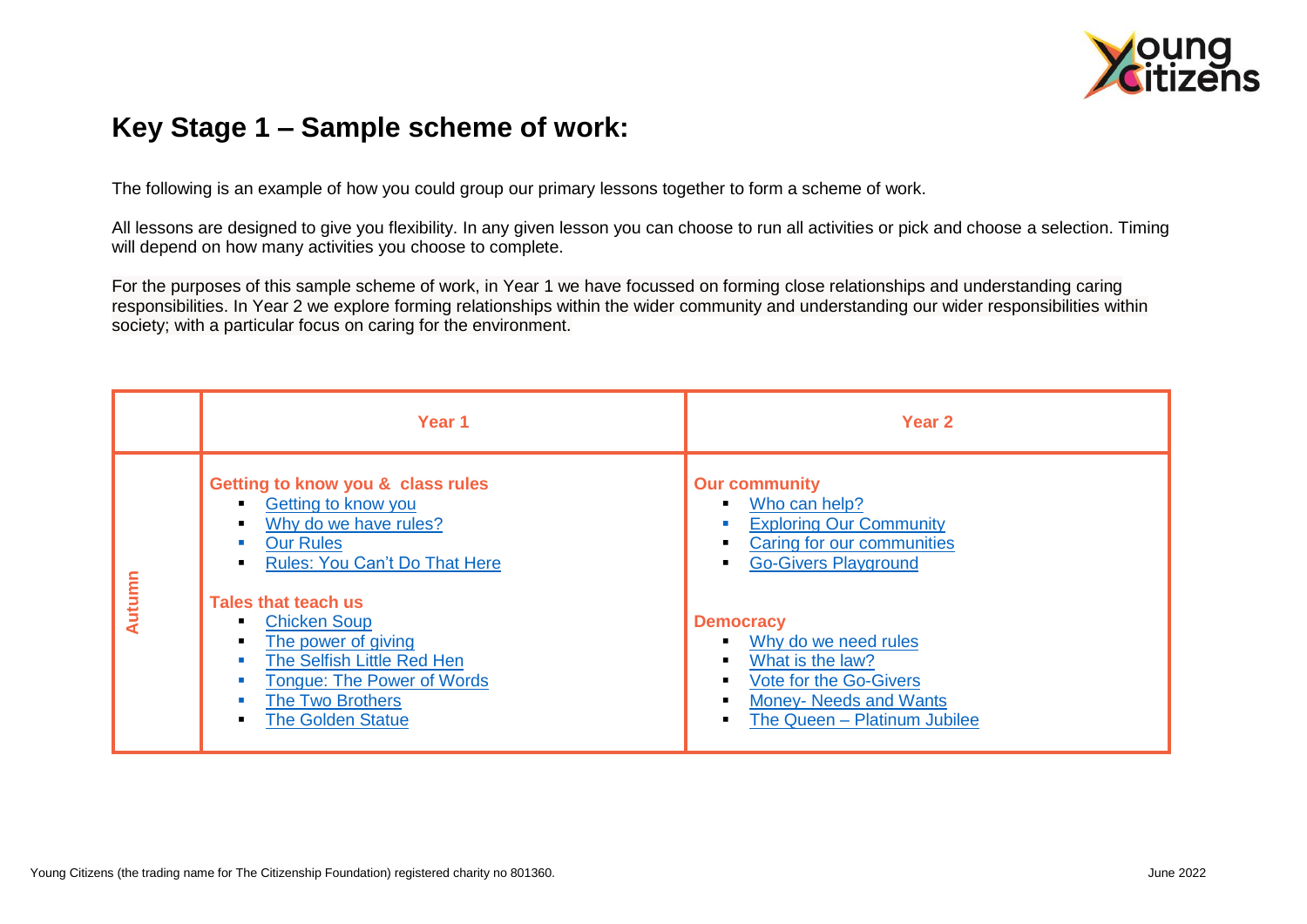

|               | Year 1                                                                                                                                                                                                                                                                                       | Year 2                                                                                                                                                                                                                                                                    |
|---------------|----------------------------------------------------------------------------------------------------------------------------------------------------------------------------------------------------------------------------------------------------------------------------------------------|---------------------------------------------------------------------------------------------------------------------------------------------------------------------------------------------------------------------------------------------------------------------------|
| Spring        | <b>Managing emotions and helping others</b><br><b>Anna's Monster Lies</b><br><b>CONTRACTOR</b><br><b>More Than One Friend</b><br>$\overline{\phantom{a}}$<br><b>Taking Responsibility</b><br><b>I</b><br>Looking out for others<br>$\blacksquare$                                            | <b>Environment</b><br><b>Pollution: Expedition to Planet Blue Ball</b><br><b>I</b><br><b>Litter: The Picnic</b><br><b>I</b><br><b>Protecting Local Habitats</b><br>$\blacksquare$<br><b>Saving Energy</b><br>$\blacksquare$<br><b>Plastic Pollution</b><br>$\blacksquare$ |
| <b>Summer</b> | Staying healthy - body and mind<br>How do you feel today?<br>$\blacksquare$<br><b>Resilience: Bouncing Back</b><br>$\blacksquare$<br>Why do we wash our hands?<br>$\blacksquare$<br><b>Healthy eating</b><br>٠<br>Let's get active!<br>$\blacksquare$<br>Keep safe at home<br>$\blacksquare$ | <b>Celebrating diversity</b><br>I'm unique<br>My goals<br>$\blacksquare$<br>People who are special to me<br>$\blacksquare$<br><b>Making decisions</b><br><b>Difficult decisions</b><br>$\blacksquare$<br>Where do you stand?<br>$\blacksquare$                            |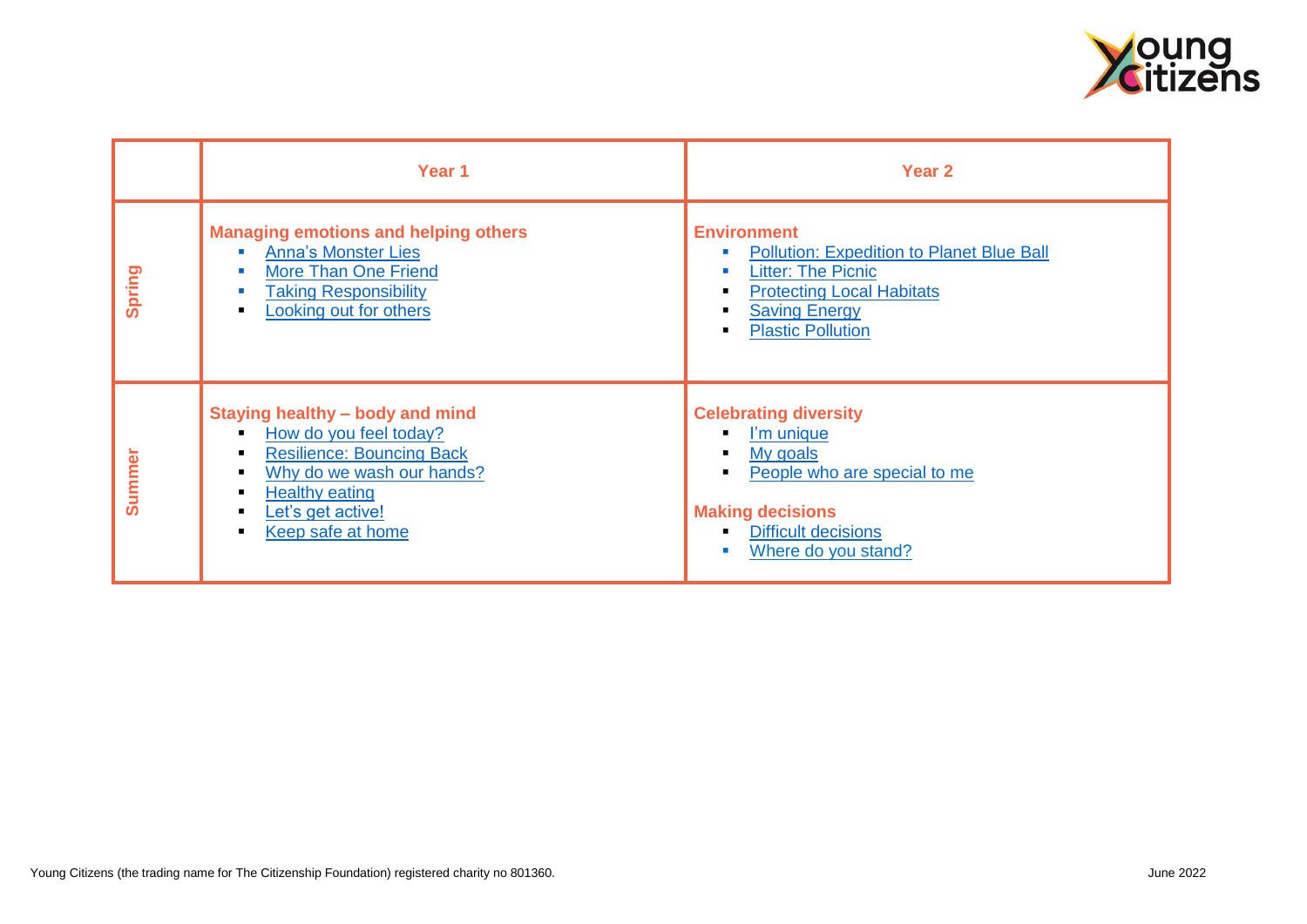

## **Key Stage 2 – Sample scheme of work:**

The following is an example of how you could group our primary lessons together to form a scheme of work. All lessons are designed to give you flexibility. In any given lesson you can choose to run all activities or pick and choose a selection. Timing will depend on how many activities you choose to complete.

|        | <b>Year 3</b>                                                                                                                                                  | Year 4                                                                                                                                                                                                                                | Year 5                                                                                                                                                                                                                                                      | Year <sub>6</sub>                                                                                                                                                                                                                                                                                          |
|--------|----------------------------------------------------------------------------------------------------------------------------------------------------------------|---------------------------------------------------------------------------------------------------------------------------------------------------------------------------------------------------------------------------------------|-------------------------------------------------------------------------------------------------------------------------------------------------------------------------------------------------------------------------------------------------------------|------------------------------------------------------------------------------------------------------------------------------------------------------------------------------------------------------------------------------------------------------------------------------------------------------------|
| Autumn | Getting to know you and<br>setting rules<br><b>Our Class</b><br><b>Respect</b><br><b>Rules</b><br><b>Environment</b><br><b>Climate Change</b><br>$(parts 1-4)$ | <b>Caring for the environment</b><br><b>The Value of Trees</b><br>$(parts 1-3)$<br><b>Protecting Local</b><br><b>Habitats</b><br><b>Health</b><br><b>Understanding cancer</b><br>Cancer, early detection<br>and prevention<br>The NHS | <b>Social action</b><br>What is a charity?<br>What is philanthropy?<br>How can I make a<br>difference?<br><b>Cultural Diversity</b><br><b>Identities</b><br>Challenging<br><b>Stereotypes</b><br><b>Cultural Diversity in the</b><br>UK<br><b>Migration</b> | <b>Democracy and the</b><br>economy<br><b>Strong societies</b><br><b>Times of Need</b><br>Why do we pay taxes?<br>$-$ part 1<br>Why do we pay taxes?<br>$-$ part 2<br><b>Population pressures</b><br>What is an infectious<br>disease?<br><b>Preventing infectious</b><br>diseases<br>Who keeps us healthy |